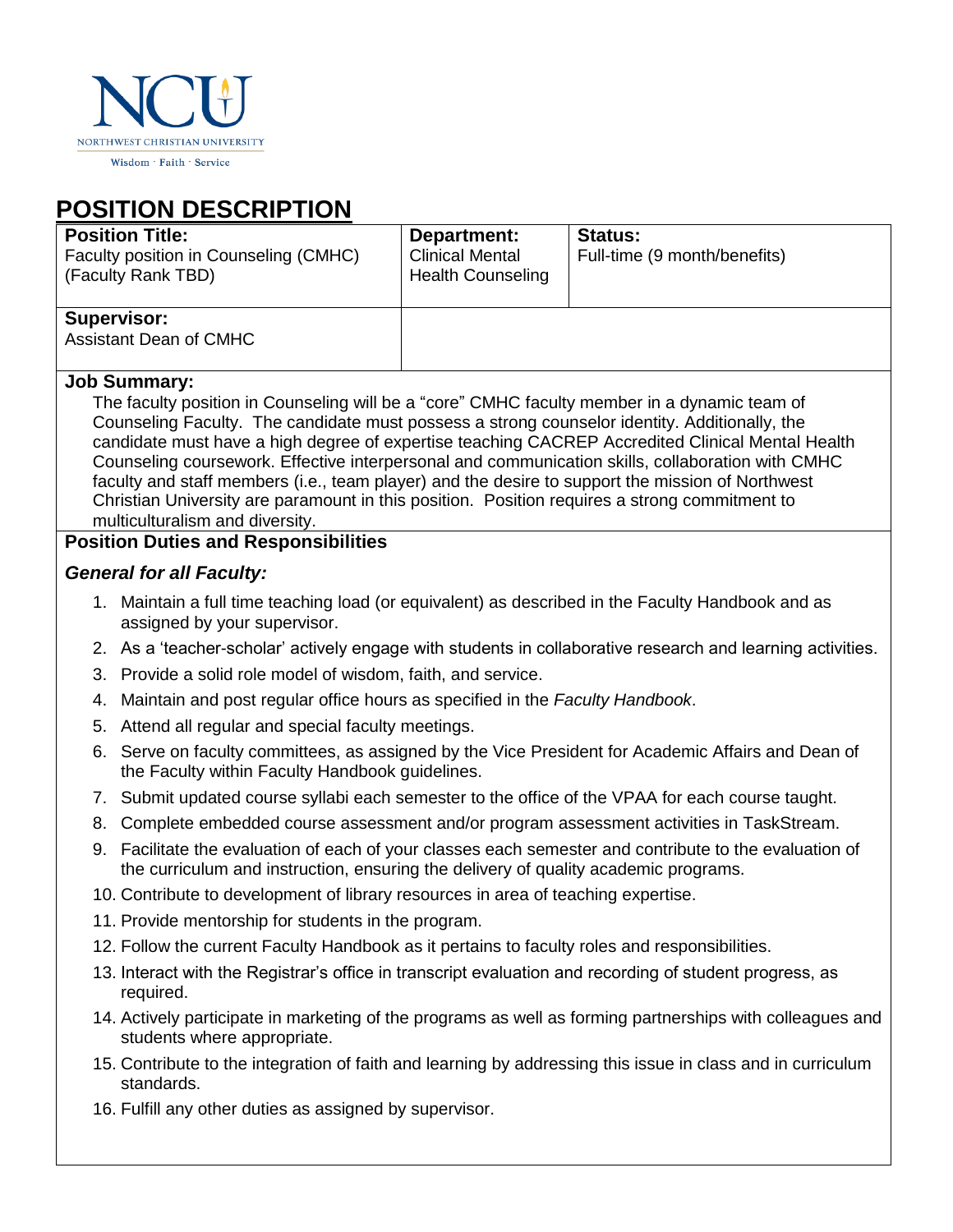#### *Specific to this Position:*

- 17. Assume a lead in one of the department projects (e.g., honor society, national exams, working with state counseling organizations) as assigned by supervisor.
- 18. Participate in clinical portfolio advising, and clinical supervision as assigned.
- 19. Participate in the ongoing development and growth of the Clinical Mental Health Counseling Program including knowledge and/or familiarity with the CACREP accreditation process.
- 20. Provide a solid model of ethical leadership while fostering academics and professionalism with students.

#### **Experience and Qualification Requirements:**

Earned doctorate (preferred) in Counselor Education and Supervision from a CACREP accredited program; or, an ABD from an accredited CACREP program; or, a Master's degree in a like field with minimum of 2-5 years prior teaching experience is desirable. Holding a current Oregon LPC or LMFT license or ability to be licensed in Oregon is required. Current NCC or NCMHCE. Knowledge of Oregon LPC licensing standards, Oregon law pertaining to clinical mental health counselors and CACREP Standards. Familiarity with curriculum standards and new program development protocols as well as the CACREP accreditation process.

Candidate must be actively engaged in a Christian congregation and able to identify with and support the NCU Theological Context for Community statement.

Ability to utilize Windows based software including, Word, Excel, PowerPoint. Experience utilizing e-mail for the purposes of organizational communications. Listening skills and the ability to speak and write clearly are essential to the position. Individual must possess exceptional interpersonal and communication skills.

#### **Working Conditions/Special Requirements:**

- 1. NCU seeks candidates who demonstrate a vibrant and maturing Christian faith. Application materials will include a personal statement that addresses:
	- a. how a maturing Christian faith finds expression in the candidate's personal life, family life, community life, and current church membership;
	- b. how the candidate integrates faith into his/her academic discipline, both inside and outside the classroom; and
	- c. the candidate's understanding of and ability to support NCU's Theological Context for Community statement.
- 2. The applicant's list of references should include the applicant's pastor or another appropriate church leader who is able to address the applicant's faith background.
- 3. The position requires a strong commitment to multiculturalism and diversity.
- 4. The position requires working in a non-smoking, drug free environment.
- 5. The employee must adhere to FERPA guidelines and student confidentiality at all times.
- 6. The employee must have high personal motivation, with great attention to detail and accuracy, project a positive and vibrant attitude in assisting people, and have high ethics of honesty and confidentiality with a genuine and gracious presence pertaining to the students, faculty, staff, and business of the department and the University.

This position may require lifting up to 25 lbs., as well as bending, stooping, and kneeling.

### **8/2019 CREATION DATE**

# **APPLICATION INSTRUCTIONS**

#### **For consideration, please submit the following materials:**

- 1. [NCU Employment Application](http://www.nwcu.edu/wp-content/uploads/2016/05/NCU-Employment-Application.pdf)
- 2. Cover letter addressing skills, experience, and knowledge
- 3. CV/Resume